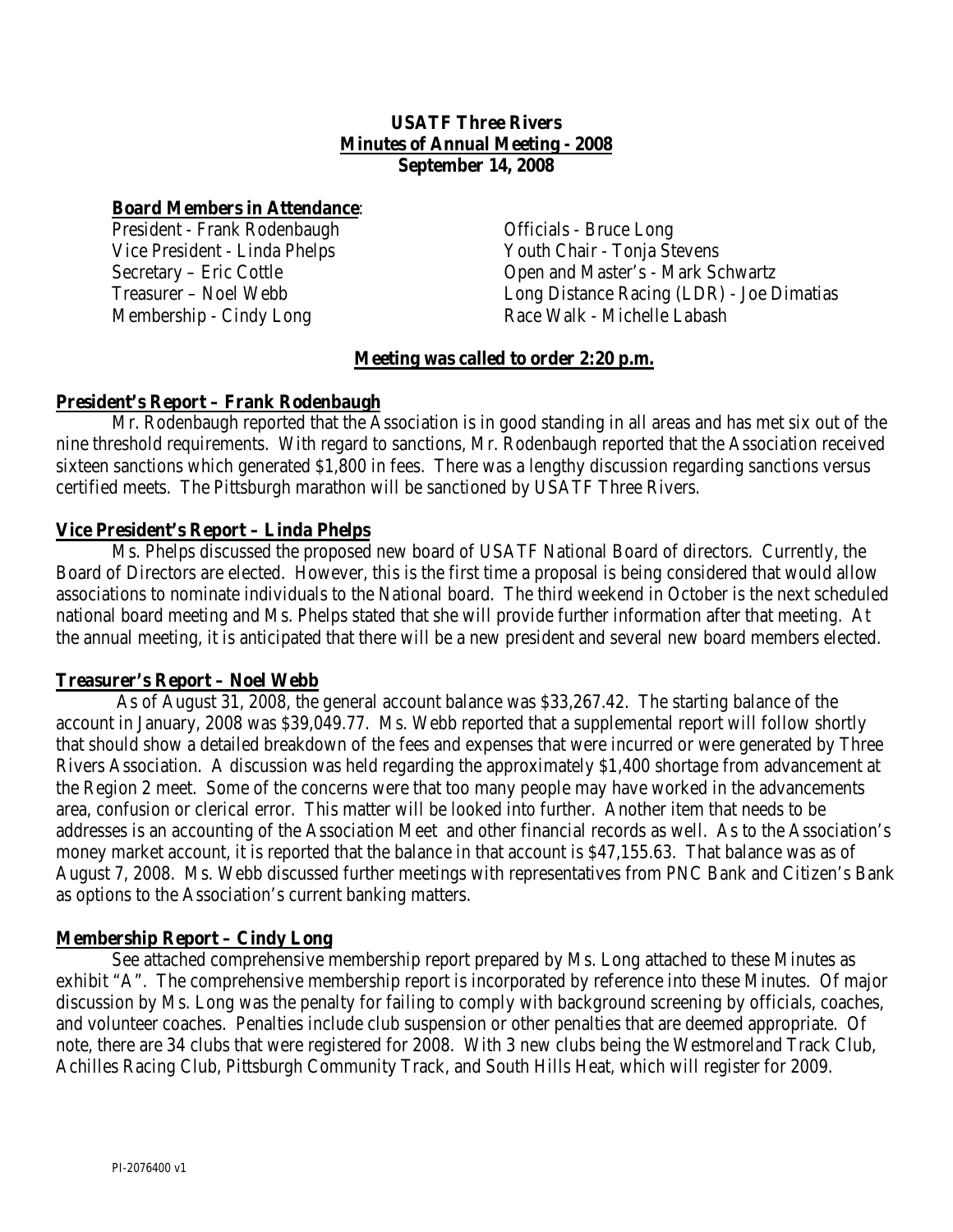# **Official's Report – Bruce Long**

Mr. Long reported that at least 50 officials will be needed for Association accreditation. Currently, Three Rivers Association has 47 accredited officials. Mr. Long discussed in length the new accreditation procedures that will take place for 2009 . Mr. Long made available applications for those interested at the meeting to apply for official certification or to upgrade their current certification. Mr. Long recommended that current officials visit the official website and suggested reading and ordering the training materials that are currently on the website. He also stressed that there is a one million dollar liability insurance policy that covers all officials.

# **Youth Report**

A youth report will be provided at the Youth Meeting which will be held in the near future. Brenda Ansel suggested that the Youth come up with a schedule for the 2009 youth meets as well as a discussion of the duties of the Cross County Youth Chair. Tonja Hall will follow up with dates for holding the youth meeting at which time the 2009 summer track schedule will be put up for bid by local teams and organizers.

# **Open and Masters Report – Mark Schwartz**

Mr. Schwartz reported that only 29 athletes competed in the Open and Masters Events at the championship. He discussed the problems of attracting more athletes, including the change of the meet site, the  $4<sup>th</sup>$  of July holiday weekend, and scheduling with the Olympics. Mr. Schwartz introduced Mark Brige, javelin competitor, and athlete delegate. Mr. Schwartz discussed that Opens and Masters typically fronts athletes to help sponsor them in their events.

# **LDR Report – Joe Dimatias**

Mr. Dimatias reported and discussed the past meet schedule and possibly scheduling an 8-10K race.

## **Race Walk – Michelle Labash**

Ms. Labash requested that all officials and members consider specializing in race-walk officiating or judging. Ms. Labash reported that Three Rivers has many talented athletes that have the ability to perform well. She indicated that she is willing to come to Club practices to help develop more race walkers and help educate coaches and volunteers on the art form of racing.

## **Old Business**

It was reported that during the 20008 regional meet that the medical personnel situation was at times confusing and not centrally located nor communicated properly as to who was in charge. It was decided that at the next championship meet, the Association needs to assign a point person for medical issues that arise during the meet. This person should have very little other responsibilities during the meet.

## **New Business**

A Travel Committee proposal for a travel grant and fund raising opportunities to fund scholarships were discussed.

## **Motions**

The following Motions were approved at the Executive Board Meeting which followed the General Meeting. It was agreed that the following delegates would attend the Annual Meeting:

> Linda Phelps Frank Rodenbaugh Bruce Long Cindy Long Noel Webb

Tonia Stevens Michelle Wilkerson Mark Schwartz Mark Brige